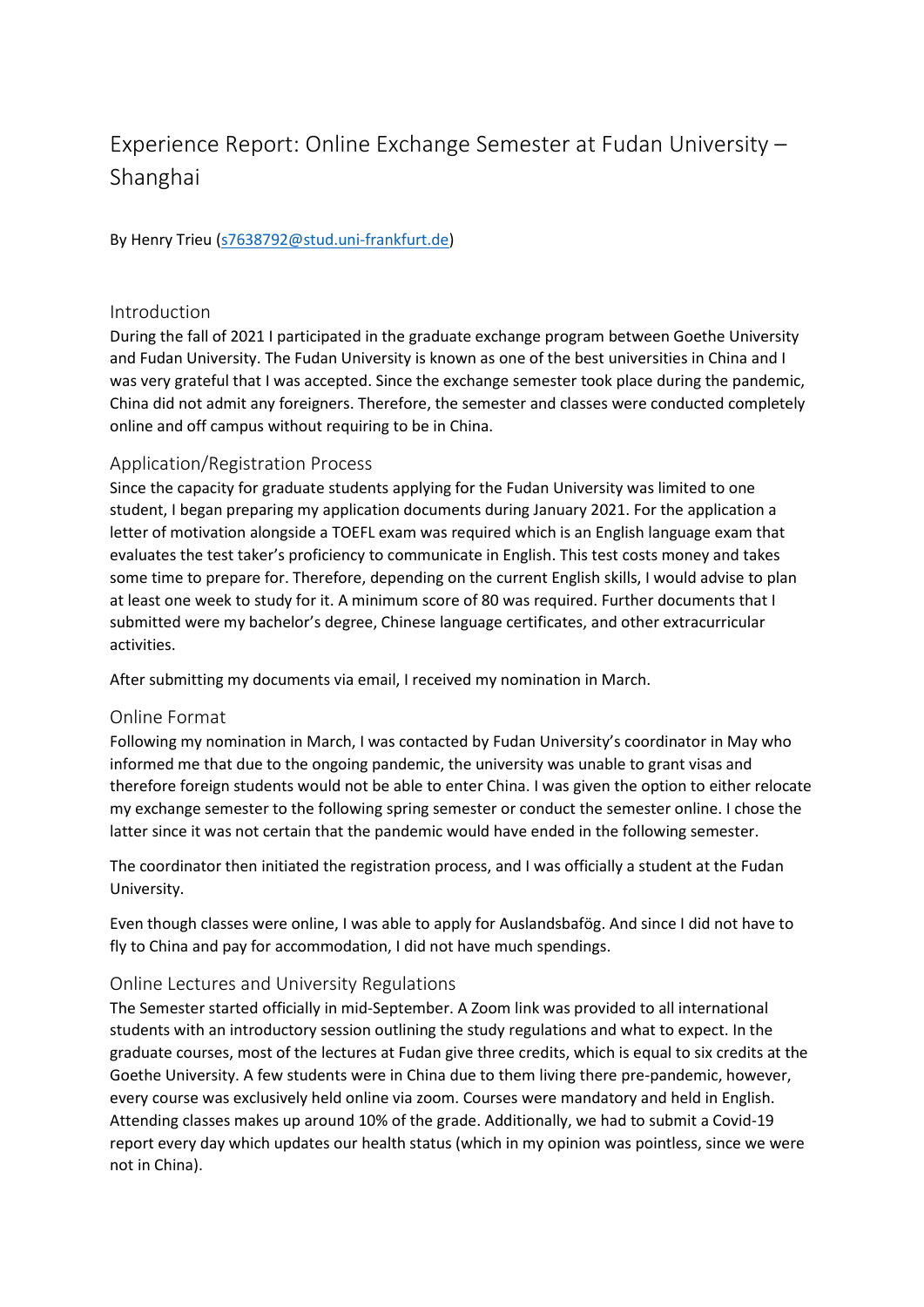In the first week, we could choose which courses we would take. Our selection has to be recorded in a list and sent back to the coordinator. After a certain deadline it was no longer possible to make any changes to this list. The grading system consists of the following tiers: A, A-, B+, B, B-, C+, C, C-, D+, D, F.

I took the following courses:

1. Basic Chinese I (2CP):

Basic Chinese I is the first part of the Basic Chinese course at Fudan. This course teaches Chinese to complete beginners and is mandatory if you are studying for a degree in China. The second part Basic Chinese II is also mandatory. Both courses are held in parallel, therefore, it is not possible to attend both courses at once since attendance is mandatory. This course focuses on the absolute basics starting with pronunciation, learning the pinyin system, basic Chinese grammar, and phrases. The exam was not easy but fair. I could not transfer the grade from this course to my studies at Goethe. Even though it is useful to get an introduction to the Chinese language, I would not necessarily recommend this course. A language course is largely based on communication and interaction between participants which this course lacked on the one hand due to the online format but also due to the teacher not fostering an interactive environment. But if you are very interested in learning the language, this course can certainly help.

2. Globalization of Chinese Firms (3CP):

Globalization of Chinese Firms is a management course which focuses on Chinese firms such as Huawei, Lenovo etc. and their strategies for establishing market leadership in foreign countries. Although this topic is highly interesting, the format of the course was very poor in my opinion. The lecture was organized having the students prepare the classes and topics. In the first week, every student was tasked with research papers that were presented on a weekly basis. These presentations had to be recorded and uploaded to Fudan's E-learning website which would make up the content of the course. We only had live lectures once a month with no alternative time slot (which meant that I had classes at 3 AM German time). We also had to finish an assignment were different sectors of a specific country had to be analyzed. Finally, a research paper with a similar extent such as the bachelor's thesis had to be submitted as the final task. There was no exam. All in all, I would not recommend this course because of the teaching format, the severe workload, and arbitrary grading.

3. Chinese Economy (3CP):

Chinese Economy is a course that explains how China has developed to become the country it is today. The course investigates China's history, society, financial, and political system. Courses were held every week with an alternative replay session on the weekends for students that could not make it. The teacher was very friendly and open. Two homework assignments (maximum word count of 1000) and two essays had to be submitted (maximum word count of 1500). No exam had to be written. All in all, this was my favorite course since the lectures were very interesting and I learned a lot about China. The workload was very manageable, and the grading was fair. I would say that this course is a must take if you are studying at Fudan University.